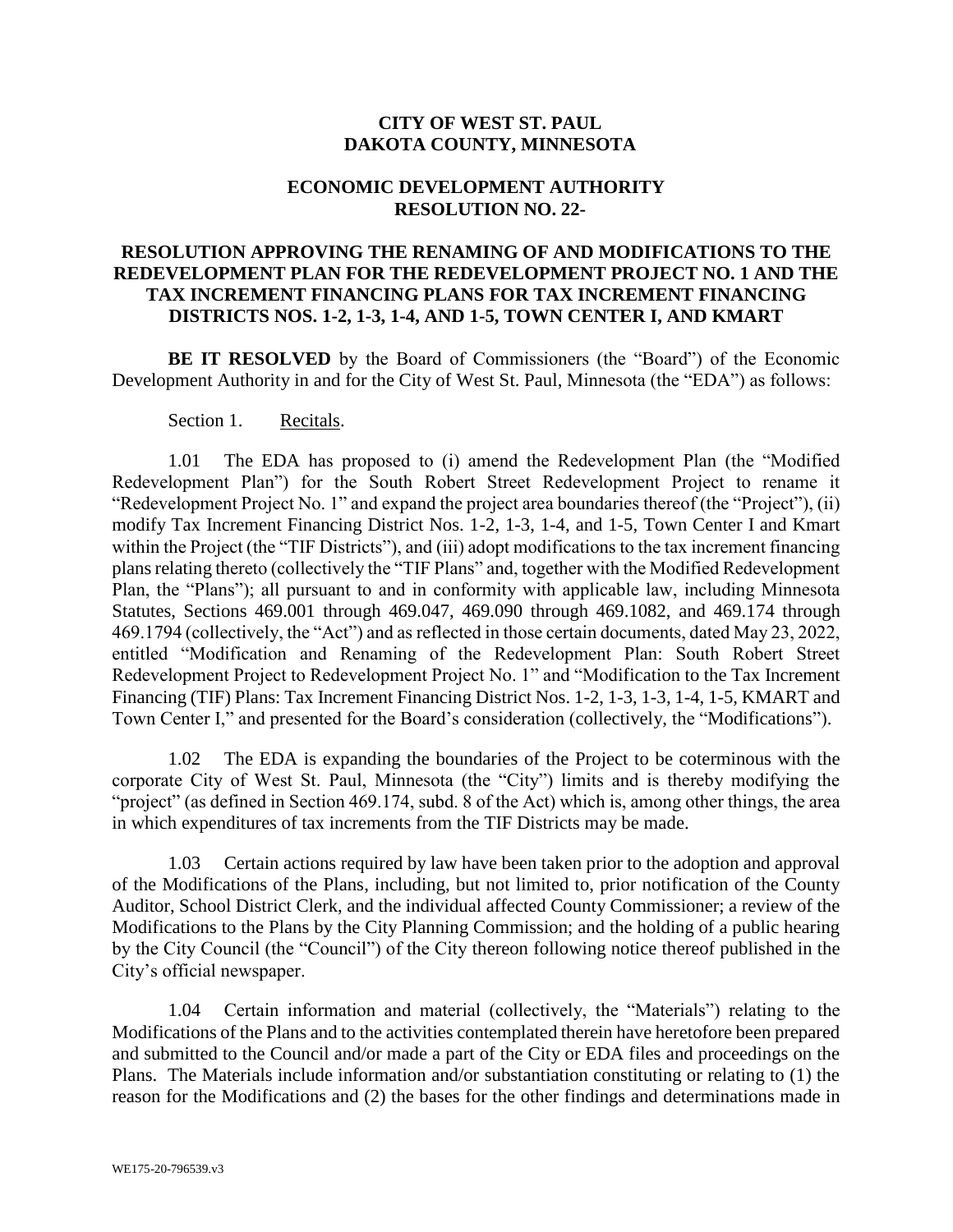this resolution. The Board hereby confirms, ratifies, and adopts the Materials, which are hereby incorporated into and made as fully a part of this resolution to the same extent as if set forth in full herein.

Section 2. Findings for the Expansion of the Boundaries of the Project, the Modifications of the TIF Districts, and Adoption of Modifications of the Plans Therefor.

2.01 The Board hereby finds that: (a) the land within the Project would not be available for redevelopment without the financial aid to be sought under the Modified Redevelopment Plan, including without limitation tax increment financing; (b) the Modified Redevelopment Plan will afford maximum opportunity, consistent with the needs of the City as a whole, for the development of the Project by private enterprise; and (c) the Modified Redevelopment Plan conforms to the general plan for the development of the City as a whole.

2.02 The Board finds that the Project area is fully built and aging and constitutes an area that is blighted, underused, or inappropriately used, within the meaning of Minnesota Statues, Section 469.002, subd. 11 and Section 469.028, subd. 4.

2.03 The Board hereby finds that the Modifications will serve to carry out the objectives of the Plans and to create an impetus for redevelopment activities associated with the construction of development in the City and otherwise promote certain public purposes and accomplish certain objectives as specified in the Plans.

2.04 The Board hereby ratifies and confirms the findings made in connection with the establishment of the TIF Districts, including without limitation the finding that each of the TIF Districts meets the conditions for establishing the type of tax increment financing district as which each such TIF District has been designated. The specific facts that form the basis for these findings as set forth in the TIF Plans and the resolutions previously adopted with respect to each such TIF District are hereby incorporated by reference into and made a part of this resolution

2.05 The Board hereby makes the following additional findings, the specific facts that form the basis for which are in the TIF Plans and the resolutions previously adopted with respect to each such TIF District and are hereby incorporated by reference into and made a part of this resolution as supplemented herein:

(a) The Board further finds that the proposed development, in the opinion of Board, would not occur solely through private investment within the reasonably foreseeable future and, therefore, the use of tax increment financing is deemed necessary.

The costs of rehabilitation, redevelopment and dense in-fill development to better utilize areas that are already built up are higher than for new development and are not expected to proceed without tax increment and other public assistance.

(b) The Board further finds that the Modifications of the Plans conform to the general plan for the development or redevelopment of the City as a whole.